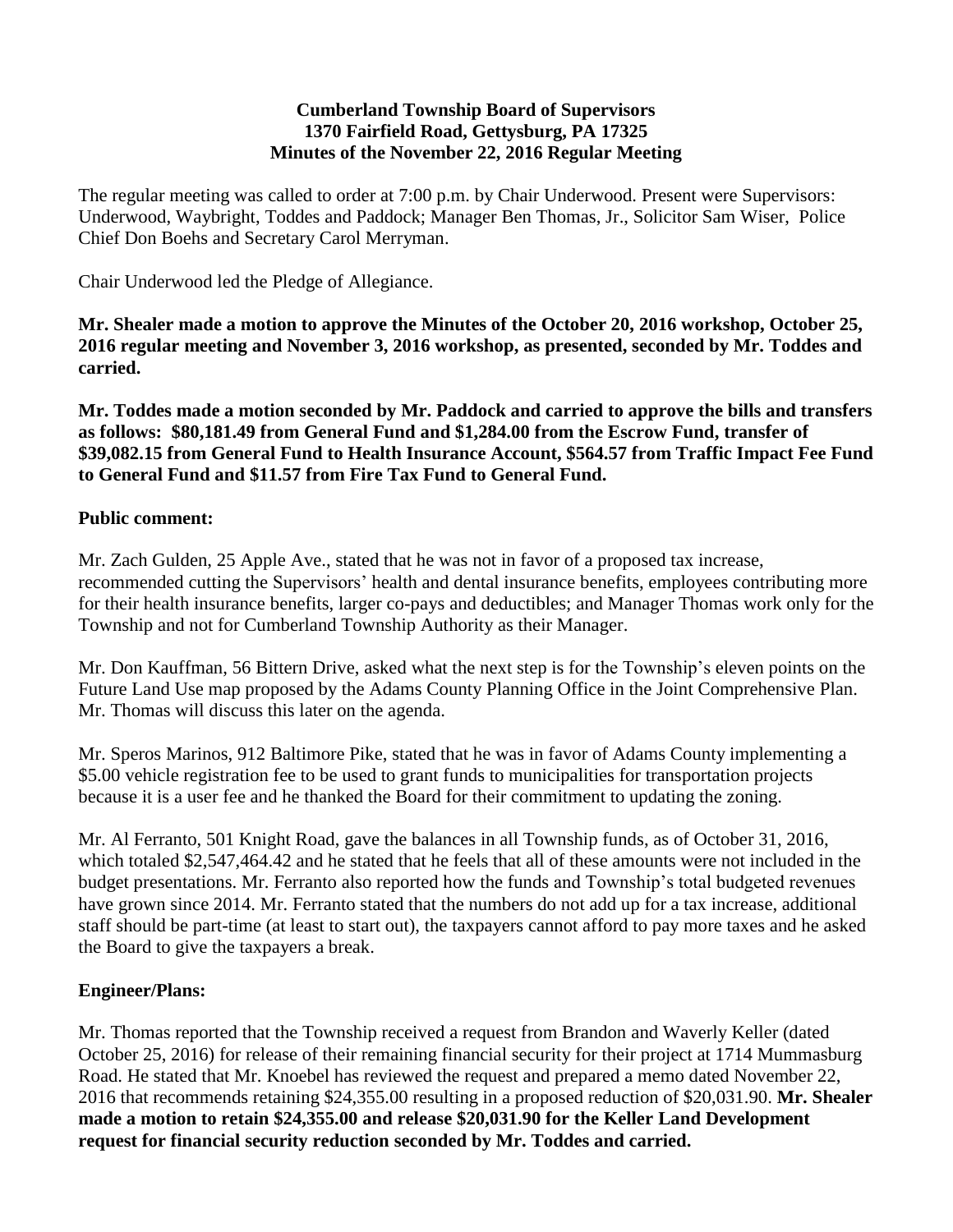Mr. Thomas also reported that the Township received a request from Yingst Engineering, dated November 9, 2016, granting a 90-day extension of time for the Keystone Service Systems (KSS) review. Mr. Thomas read the letter from Yingst Engineering that indicates that the KSS plan had been conditionally approved at the Township's October 25, 2016 meeting. Solicitor Wiser clarified that there was no conditional approval given to the plan at the October meeting and Mr. Yingst concurred. Mr. Yingst also confirmed that they are agreeable to having a meeting with the Township Engineer and staff and also that they are hoping to have the plan ready for action at the December 15<sup>th</sup> meeting. **Mr. Shealer made a motion to approve a 90-day extension of time for the Keystone Service Systems review seconded by Mr. Paddock and carried.**

Mr. Thomas reported that the next item is a Final Plan for the County of Adams on Old Harrisburg Road. Mr. Ron Garris of Beyond All Boundaries explained that the plan proposes a lot addition of a one (1) acre parcel (the garden area) from County of Adams property, consisting of approximately 38 acres, to a 13 acre parcel owned by the Conservation District. The remaining 37 acres are proposed for dedication to the Civil War Trust. No improvements are proposed at this time and there is a Planning Waiver and Non-Building Declaration that needs the Township's approval. Mr. Garris went over the four comments from KPI's memo dated November 21, 2016 that includes a waiver to the requirement to submit a Preliminary Plan. **Mr. Toddes made a motion seconded by Mr. Paddock and carried to approve the request for a waiver of the requirement to submit a Preliminary Plan. Mr. Paddock made a motion seconded by Mr. Shealer and carried to approve the Planning Waiver and Non-Building Declaration contingent upon receiving the Planning Waiver in the mail. Mr. Shealer made a motion to approve the Final Plan for the County of Adams contingent upon the comments of KPI's November 21, 2016 memo being addressed. The motion was seconded by Mr. Toddes and carried.**

Mr. Thomas reported that the Gettysburg Outdoors, Inc. Minor Subdivision is located mainly in Highland Township and the majority of the land that is in Cumberland Township is in the floodplain. Mr. Sharrah reported that the Board will see this again when the campground proposes an expansion. **Mr. Toddes made a motion to acknowledge approval in accordance with Highland Township's approval and authorize execution of the plans for recording seconded by Mr. Paddock and carried.**

Mr. Thomas reported that the Board has a letter from Woodhaven Building and Development, Inc., granting a one (1) year extension for the Township's review of Cumberland Village, Phase II, until December 3, 2017. **Mr. Shealer made a motion to approve the extension until December 3, 2017 seconded by Mr. Paddock and carried.**

Mr. Thomas reported that KPI is in the process of preparing the waiver application for the MS-4 requirements and will have a draft copy to the Township the week of December  $12<sup>th</sup>$ .

# **Police Report:**

Police Chief Don Boehs presented a written and oral report of police activities for the month of October including: 453 complaints - Psych/suicide-2, Disturbances-8, Assault/Harassment-8, Domestics-6, Criminal Mischief-2, Suspicious Activity-16, Thefts-1, Alarms-9, Medical Emergency-11, 911 Hang Up-2, Sexual assault-2, Burglary-1, Fraud-3, Wanted Person-2, Reported Drug Activity-2, Welfare checks-2, Shots Fired -2; 156 traffic stops, 84 combined arrests, 13 traffic accidents, 15 targeted enforcements and 9,325 patrol miles. He added that they assisted other agencies seven times and they were assisted twice and the assists to Pa. State Police were in Straban and Freedom Townships. Police Chief Boehs reported that they have had over 800 Oak Lawn Cemetery complaints and 129 walk-in complaints.

# **Active Business:**

Mr. Thomas acknowledged the receipt of a letter from U. S. Dept. of the Interior regarding the Battlefield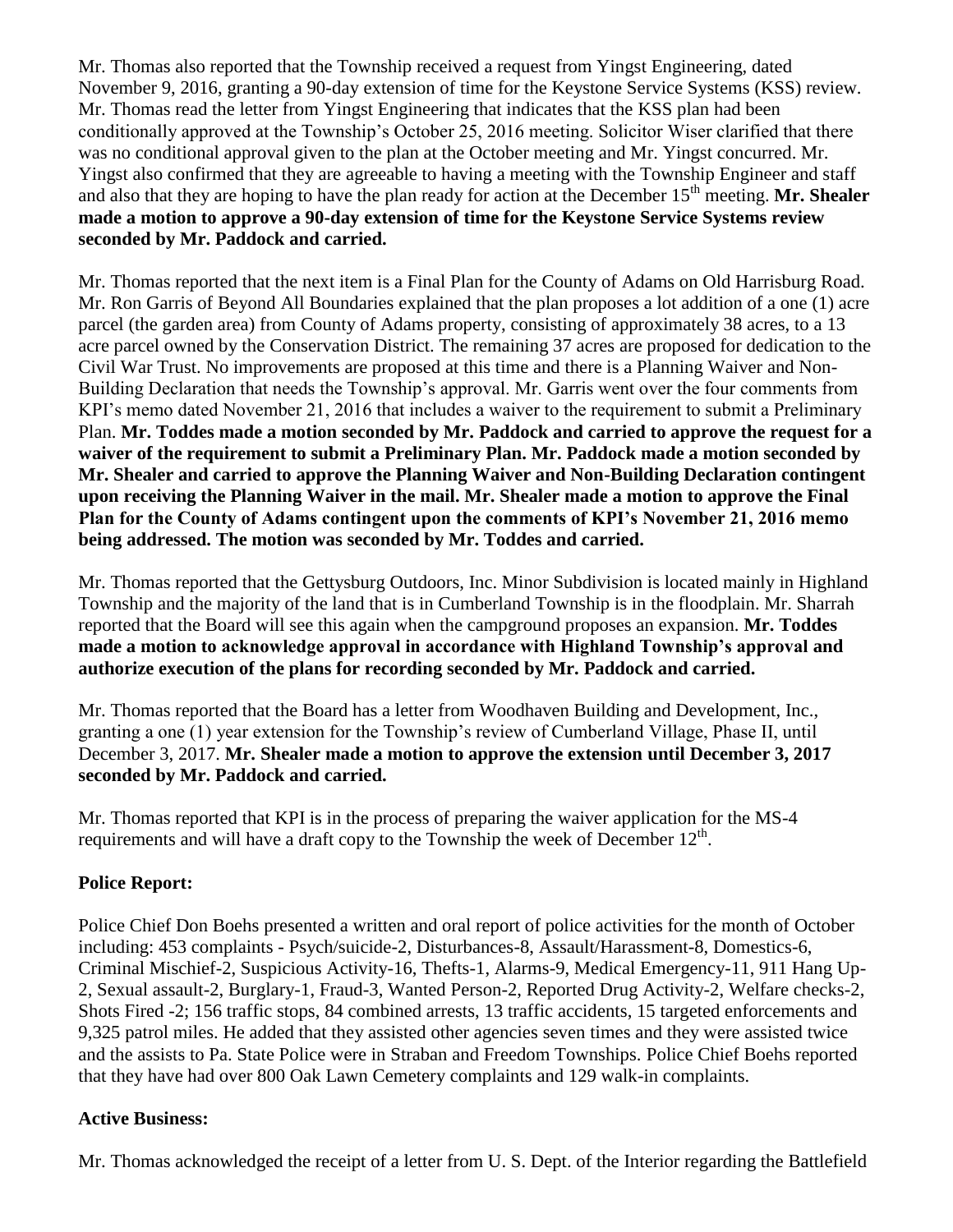Land Acquisition Grant for the Gudmestad Tract along Baltimore Pike. He added that the Board did send a letter earlier this year regarding the ultimate sale of the property, loss of revenue and long term maintenance. The letter states that it is not possible to maintain the property as a commercial tract in perpetuity as it would contradict the aims of the grant program.

Mr. Thomas also acknowledged a "campaign for funds" for the creation of an Adams County Law Enforcement Range at the Adams County Emergency Training complex. Mr. Thomas will provide more information to anyone that is interested.

Mr. Thomas reported that the Finance Committee is recommending that the final transfer to the Capital Reserve Fund, in the amount of \$37,500.00, as budgeted, be made. Mr. Thomas also explained that the Capital Reserve Fund is used to make capital purchases such as police vehicles etc. **Mr. Toddes made a motion seconded by Mr. Shealer and carried to approve a transfer of \$37,500.00 from the General Fund to the Capital Reserve Fund.**

Mr. Thomas presented the 2017 Preliminary Budgets, tax rates and request for authorization for the Secretary to advertise accordingly. Mr. Thomas read his 2017 Draft General Fund Budget Talking Points, Forecasts, Trends and Overview. The report covered (in part) the status of the Township's commercial buildings, residential housing growth, road maintenance and equipment, new stormwater regulations, staffing, Township building renovations, a Finance Committee recommendation for a tax increase of .25 mills, General Fund balance and other funds that are dedicated for road work, fire company reimbursement, capital purchases and parks and recreation. There were some comments from Board members. **Mr. Shealer made a motion to adopt the Preliminary 2017 Budgets to include a .25 mill tax increase for the General Fund Budget seconded by Mr. Toddes and carried. Mr. Paddock voted in opposition of the motion.**

**Solicitor:** Solicitor Wiser reported that a request has been received from Attorney Gary Hartman, on behalf of Martin Hill of Woodhaven Building and Development, to amend various sections of Chapter 27 the Cumberland Township Zoning Ordinance to add "Planned Unit Developments – Single-Family Detached" in the residential district and establish related standards. Solicitor Wiser added that the request is for Mr. Hill's Cumberland Village, Phase II, development, but would apply to other future developments in the residential district. Solicitor Wiser stated that a public hearing must be held on or before December 30, 2016. **Mr. Shealer made a motion to schedule the public hearing on the request from Martin Hill for December 15, 2016 at 6:30 p.m. seconded by Mr. Toddes and carried.**

Solicitor Wiser also reported that the Township's Pension Counsel, Randy Rhoads, provided the Township with two ordinances that had to be adopted to keep the Township's Police and Non-Uniformed Pension Plans compliant with IRS requirements regarding interest rates. Solicitor Wiser added that the ordinances have been duly advertised and are ready for action as follows:

# ORDINANCE 2016-166

AN ORDINANCE OF THE TOWNSHIP OF CUMBERLAND, ADAMS COUNTY, PENNSYLVANIA, AMENDING CERTAIN PROVISIONS OF THE PENSION, ANNUITY, INSURANCE AND, BENEFIT FUND PLAN CONCERNING A CHANGE TO THE INTERNAL REVENUE PROVISIONS APPLICABLE TO THE NON-UNIFORMED EMPLOYEES OF CUMBERLAND TOWNSHIP

# ORDINANCE 2016-167

AN ORDINANCE OF THE TOWNSHIP OF CUMBERLAND, ADAMS COUNTY, PENNSYLVANIA, AMENDING CERTAIN PROVISIONS OF THE PENSION, ANNUITY, INSURANCE AND, BENEFIT FUND PLAN CONCERNING A CHANGE TO THE INTERNAL REVENUE PROVISIONS APPLICABLE TO THE POLICE EMPLOYEES OF CUMBERLAND TOWNSHIP